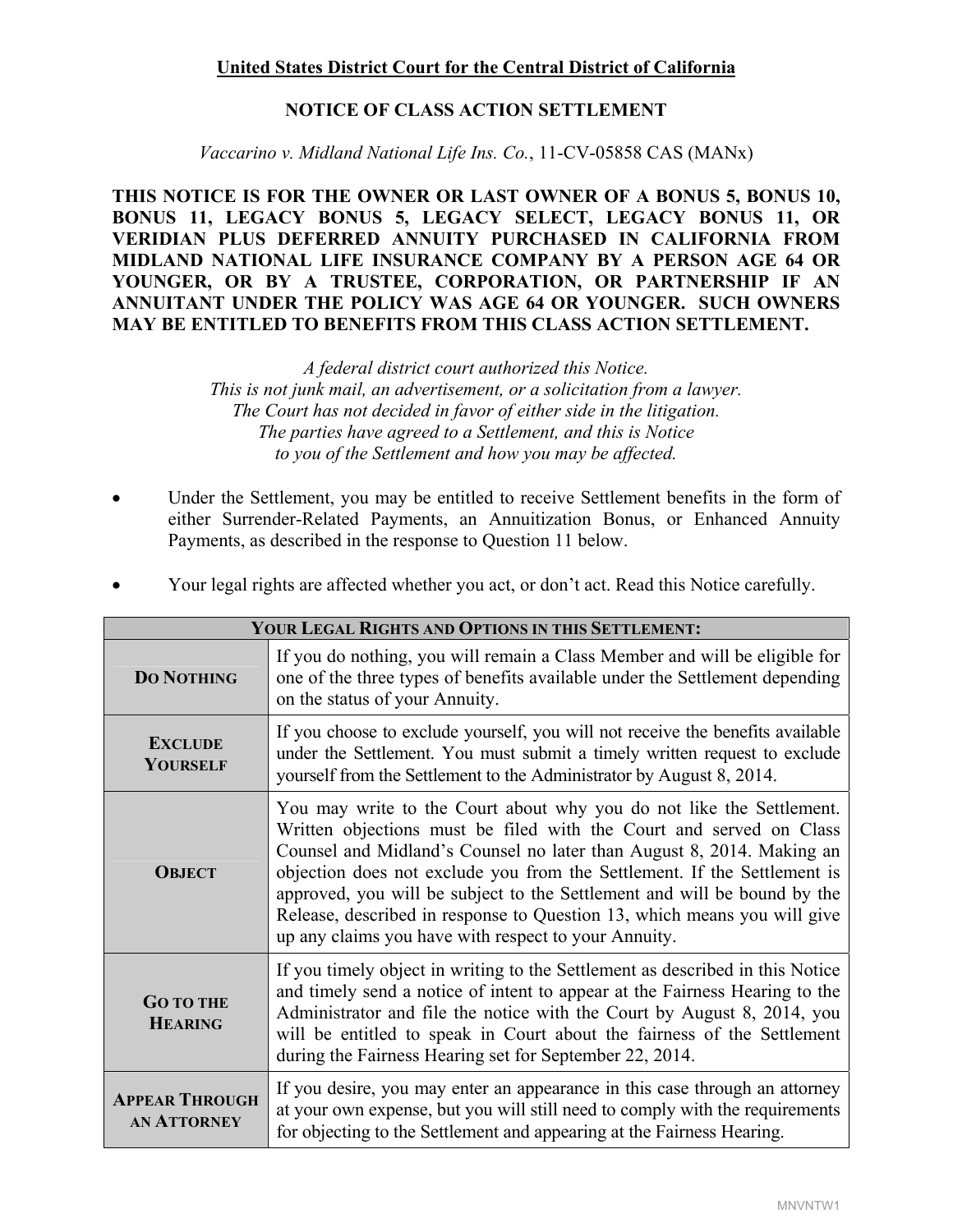- These rights and options—and the deadlines to exercise them—are explained in this Notice.
- **This Notice is merely a summary of certain terms and provisions of the proposed Settlement**. For a complete description of the terms and provisions of the proposed Settlement, including certain exceptions, conditions, and limitations that may not be addressed herein, you should read the Settlement Agreement filed with the Court and available at www.VaccarinoSettlement.com or by calling 1-866-247-8456. Capitalized terms in this Notice have the meanings assigned in the Settlement Agreement.
- The Court in charge of this case still has to decide whether to approve the Settlement. Please be patient. Updates as to the status of the Settlement will be available from time to time at www.VaccarinoSettlement.com or by calling 1-866-247-8456.

# **BASIC INFORMATION**

# **1. Why did I get this Notice package?**

You are listed in the records of Midland National Life Insurance Company ("Midland") as being either the current or the last Owner of an Annuity that is included in the Settlement. The Court directed that the parties send you this Notice because you have a right to know about a proposed Settlement of a class action lawsuit and about your options before the Court decides whether to approve the Settlement. If the Court approves it and after objections and appeals are resolved, Midland will provide the benefits as provided in the approved Settlement.

This package explains the litigation, the Settlement, your legal rights, what benefits are available, who is eligible for them, and how to get them.

The Court in charge of the case is the United States District Court for the Central District of California, and the case is known as *Vaccarino v. Midland National Life Ins. Co.*, 11-CV-05858 CAS (MANx). Rosalie Vaccarino and David Lee Tegen, the persons who sued and have been designated to represent all members of the Class in this matter, are called the "Plaintiffs," and the company they sued, Midland, is the "Defendant."

# **2. What is this lawsuit about?**

The Plaintiffs brought this lawsuit to assert claims on behalf of themselves and other persons who were age 64 years of age and younger when they purchased certain deferred Annuities issued by Midland. Plaintiffs allege that Midland made misrepresentations regarding the Annuities' "bonus" and "growth" but failed to disclose that it shifted the cost of the bonus and high sales commissions back to purchasers through lower interest or index credits over time. Plaintiffs further alleged that Midland failed to comply with surrender charge disclosures requirements under California law, Insurance Code Section 10127.13, for a subclass of purchasers ages 60 to 64, and that the policies' Interest Adjustment feature was "indecipherable" and amounted to an unenforceable surrender charge. Plaintiffs asserted causes of action for violation of the Unfair Competition Law (California Business & Professions Code Section 17200 *et seq.*), fraud, breach of contract, breach of the implied covenant of good faith and fair dealing, and declaratory relief.

Midland denies all of the allegations and any liability to Plaintiffs. Midland has asserted numerous legal and factual defenses to the Action. Midland contends, among other things, that its Annuity products are lawful and beneficial and provided the promised benefits to Plaintiffs.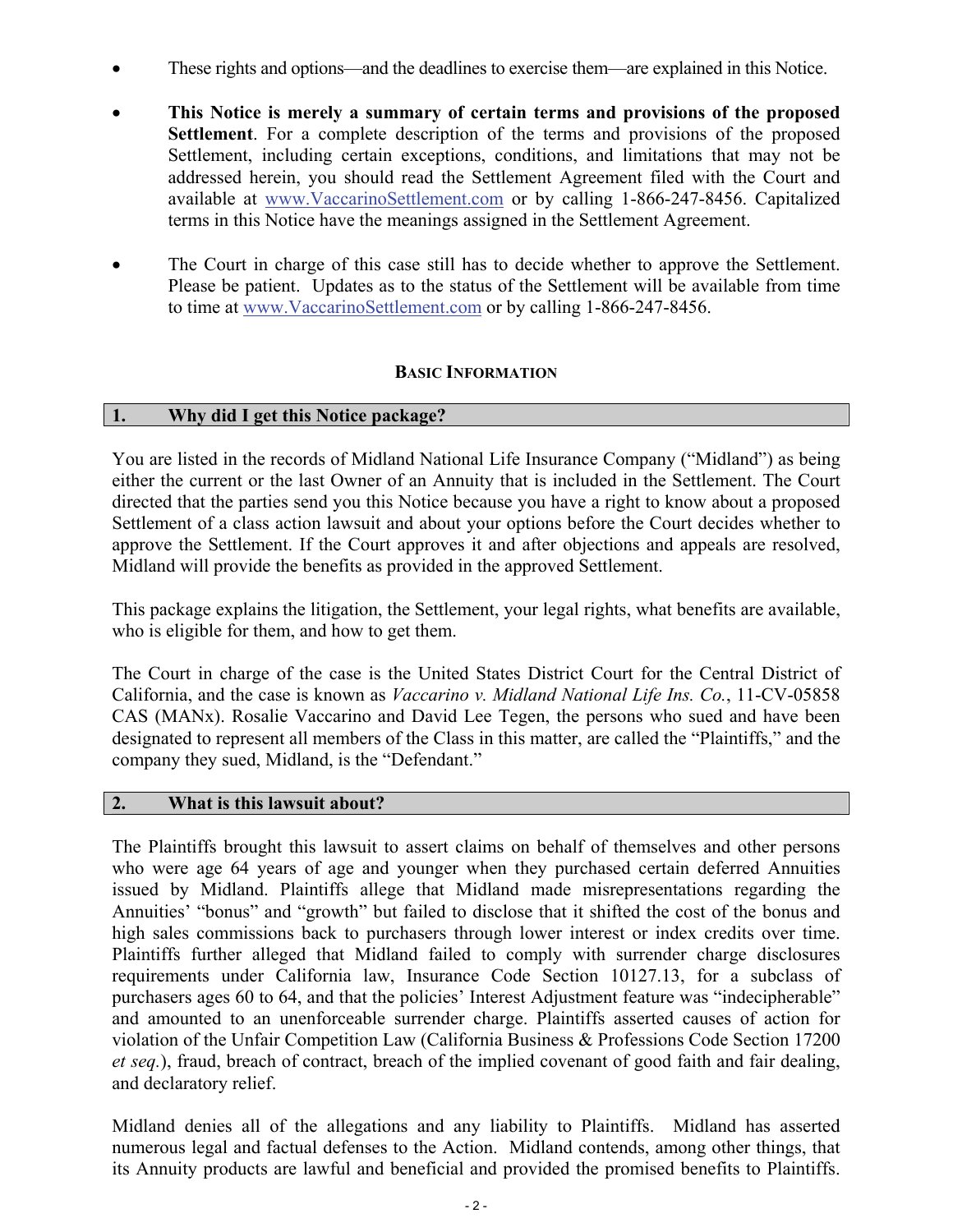Midland contends that Plaintiffs received adequate notice of any applicable surrender charges and Interest Adjustments. Midland also contends that its written disclosures and, in most instances, oral disclosures by independent agents, further informed Plaintiffs of any applicable surrender charges and the manner in which any Interest Adjustment would affect a surrender or partial withdrawal. Midland further contends that Plaintiffs Vaccarino and Tegen's claims are barred by the statute of limitations. Midland denies that it improperly lowers interest credits and that it failed to comply with the applicable law regarding interest crediting, premium bonuses, or agent compensation and related disclosures. Midland also denies that any claims asserted in this case may properly be adjudicated and tried on a classwide basis pursuant to Rule 23 of the Federal Rules of Civil Procedure.

# **3. Why is this a class action?**

In a class action, one or more people, called Class Representatives (in this case Plaintiffs Rosalie Vaccarino and David Lee Tegen), sue on behalf of people who have similar claims. All these people are a Class or Class Members. One court resolves the issues for all Class Members, except for those who exclude themselves from the Class. United States District Court Judge Christina A. Snyder is in charge of this case, and, in the context of the Settlement, she has certified it as a class action.

# **4. Why is there a Settlement?**

The Court did not decide in favor of Plaintiffs or Midland. Instead, both sides have agreed to settle the Action. The Plaintiffs and their attorneys think the Settlement is in the best interest of the Class.

# **WHO IS IN THE SETTLEMENT?**

To see if you are included in this Settlement, you first have to determine if you are a Class Member.

# **5. How do I know if I am part of the Settlement?**

The Settlement applies to the current or most recent Owner (or joint Owners) of an Annuity product identified in response to Question 6 below that was issued in California by Midland to a person who was 64 years old or younger (or if the owner is a trustee or non-natural person, the Annuitant was 64 years old or younger), except individuals who are excluded from the Class, as described in the response to Question 7 below, and those who choose to be excluded from the Settlement as described in the response to Question 14. The age of the youngest of joint owners or younger of joint Annuitants at issue, as applicable, will be used to determine membership in the Class.

# **6. Do I own an Annuity included in the Settlement?**

The Annuities covered by the Settlement are fixed deferred annuities marketed under the name Bonus 5, Bonus 10, Bonus 11, Legacy Bonus 5, Legacy Select, Legacy Bonus 11, or Veridian Plus that were issued in California to at least one owner who was under age 65 at the time of issue.

For annuities purchased by non-natural persons or a trustee(s) for a trust, the age of the Annuitant (or youngest Annuitant if there are joint Annuitants) at the time of issue will be used (instead of the owner's age) to determine whether the policy qualifies as an "Annuity" for this Settlement. If you are an addressee of this Notice, Midland's records show that you are the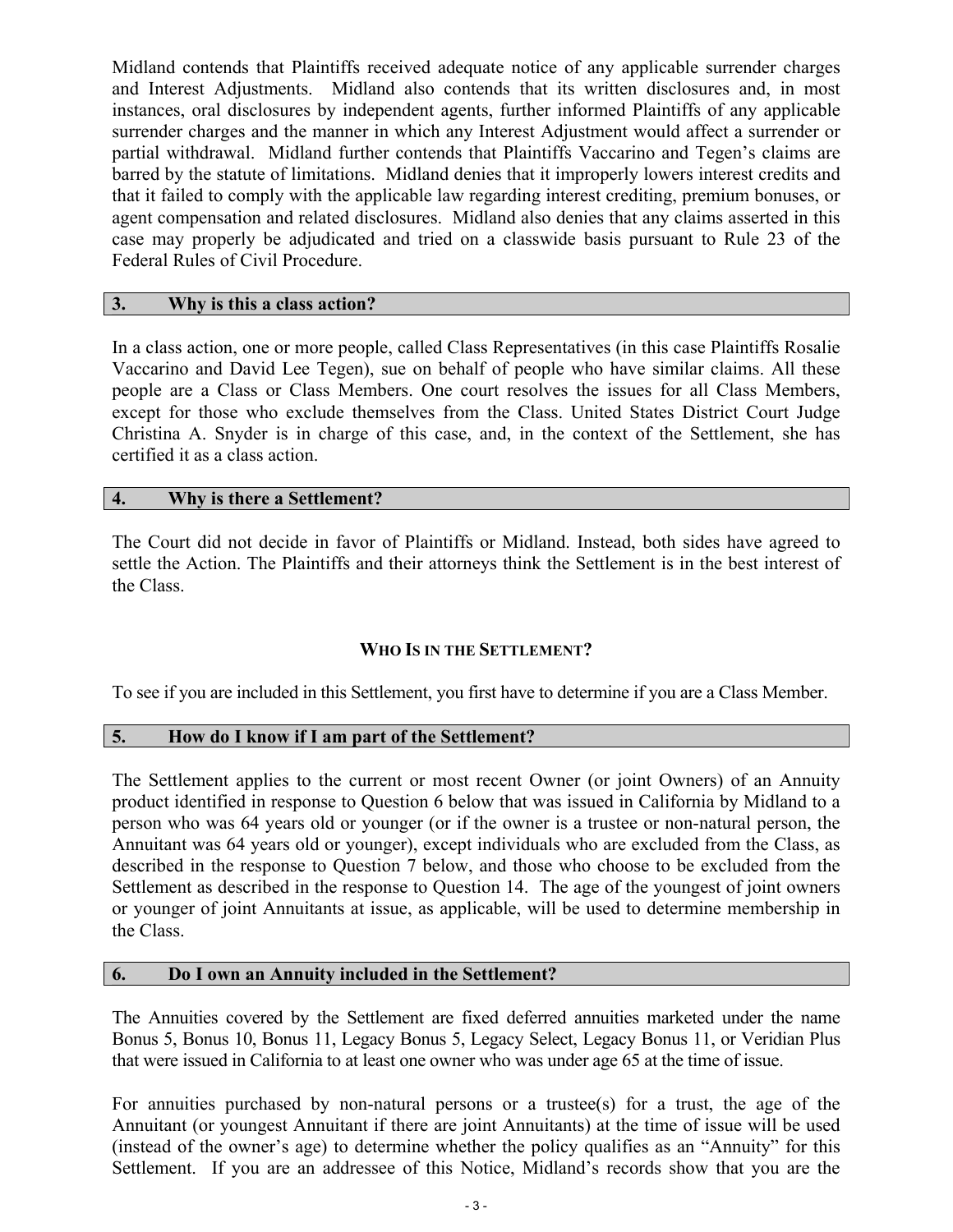current or last Owner of one of these Annuities. If, however, you have a question about the application of this proposed Settlement to a particular Annuity, you may contact the Settlement Administrator. *See* Question 24.

# **7. Are there exceptions to being included?**

Yes. The following Annuities are not included in the Settlement: (i) those as to which a death benefit has been provided or is in process on or before the Benefit Determination Date, (ii) those that were issued but not accepted or were returned to Midland as part of the exercise of the freelook provision in the Annuity or were otherwise rescinded on or before the Benefit Determination Date, (iii) those that were surrendered in full without incurring any Surrender Charge on or before the Benefit Determination Date, (iv) those that were Annuitized and the Annuity Payments have ceased on or before the Benefit Determination Date, (v) those as to which claims were released pursuant to settlement of prior litigation, including without limitation *Peterman, et al. v. North American Company for Life and Health Insurance, et al.*, Case No. BC357194, Superior Court of the State of California for the County of Los Angeles, or *In re Midland National Life Insurance Company Annuity Sales Practices Litigation*, MDL 07-1825, U.S. District Court for the Central District of California, or otherwise, and (vi) those as to which the rights and claims have been finally adjudicated in a court of law. In addition, Owners of Annuities that are otherwise included may elect to be excluded as described in the response to Question 14.

# **8. Are beneficiaries of deceased contract owners entitled to relief?**

Beneficiaries of contracts terminated by death of an Owner or Annuitant prior to the Benefit Determination Date are not included in the Class and are not entitled to relief. However, spouses of deceased Owners who continued an Annuity are eligible for Settlement benefits, unless a death benefit has subsequently been paid or is in process on the Benefit Determination Date. Accordingly, spouses of deceased owners who annuitized the Annuity before the Benefit Determination Date may receive Enhanced Annuity Payments if Annuity Payments are made after the Benefit Determination Date. For Annuities that terminate by death after the Benefit Determination Date, spouses of deceased owners can Annuitize the death benefit amount and elect an Annuitization Bonus. If an Annuity was fully surrendered prior to the Benefit Determination Date, and the owner was a natural person who is deceased, or was the trustee of a trust that has terminated, or was a non-natural person that no longer exists, any benefits provided by the Settlement will be payable to the heirs or other successors in interest.

# **9. Does this Settlement cancel my Annuity contract?**

No. No matter what you decide to do in response to this Settlement—exclude yourself, object, or do nothing—your Annuity contract will not be terminated by the Settlement and the future rights and benefits provided by your Annuity, if it is still in effect, will continue, although Claims with respect to the Annuities that relate to or arise out of facts, events, or transactions that have occurred or were in existence at any time prior to the entry of the Final Order and Judgment will be released.

# **10. I'm still not sure if I am included in the Class**

If you are not sure whether you are included in the Settlement Class, call 1-866-247-8456.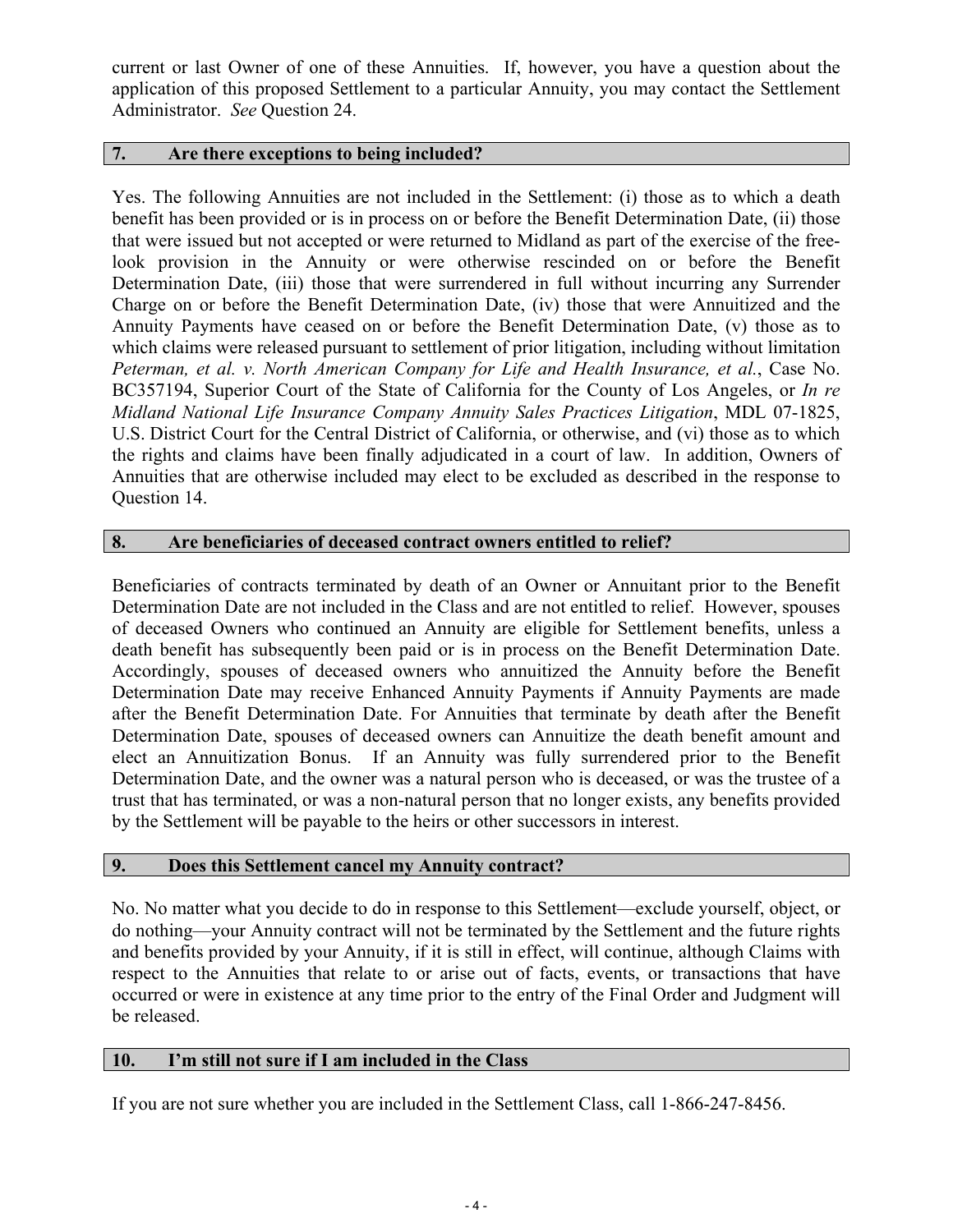# **11. What benefits does the Settlement provide to Class Members?**

If the Settlement is approved by the Court and you are a member of the Class and do not exclude yourself from the Settlement, you may receive one of the Settlement benefits Midland will provide, all of which are described further in Sections A, B, and C of this answer:

- (1) If your Annuity was issued to a purchaser aged 60 to 64 and there have been Surrender Charges incurred upon a partial or full surrender of your Annuity, or if your Annuity was issued to a purchaser aged 0 to 59 and the Annuity has been fully surrendered, you will receive a surrender-related payment according to the conditions and formulas set forth below in Section A.
- (2) If you have an Annuity that is active (not previously Annuitized or surrendered), you may receive the Annuitization Bonus, which provides an increase in Annuity Payments guaranteed by the Annuities, subject to certain conditions explained in Section B, below.
- (3) Those Class Members who have already annuitized their Annuity will automatically receive a 1% enhancement to each Annuity Payment made after the Benefit Determination Date, as discussed below in Subsection C.

The Settlement does not require you to Annuitize your Annuity.

Please note that the Court has not expressed any opinion regarding the taxability of any benefits received under the terms of the Settlement. Any payments to the Settlement Class may be treated and reported as taxable transactions. You should address any questions regarding taxes to your tax advisor.

# **A. Surrender-Related Payments**

**1. Class Members Age 60 to 64 At Time Of Purchase: Surrender Charge Reduction Payment:** Any Class Member whose Annuity was issued to an owner with an age of 60 to 64 at the time of issue, and who has incurred a Surrender Charge on partial or full surrender of the Annuity on or before the Benefit Determination Date will receive a Surrender Charge Reduction Payment. Midland will provide a total of \$3,550,000 in Surrender Charge Reduction Payments to the eligible Class Members. No claim form is required. The amount of each such Class Member's Surrender Charge Reduction Payment shall be calculated as follows: a) arrive at a Refund Percentage Rate by dividing the amount of \$3.55 million by the amount of the total Net Surrender Charges incurred on or prior to the Benefits Determination Date on all Annuities with issue ages from 60 to 64 owned by Class Members; and b) multiply the Refund Percentage Rate by the Net Surrender Charges of the individual Class Member with respect to each Annuity with an issue age from 60 to 64 owned by that Class Member.

"Net Surrender Charges" is a term defined in Section II.A.25 of the Settlement Agreement and is based on surrender charges as well as adjustments to reflect positive Interest Adjustments and the impact of minimum guaranteed cash values on surrender transactions.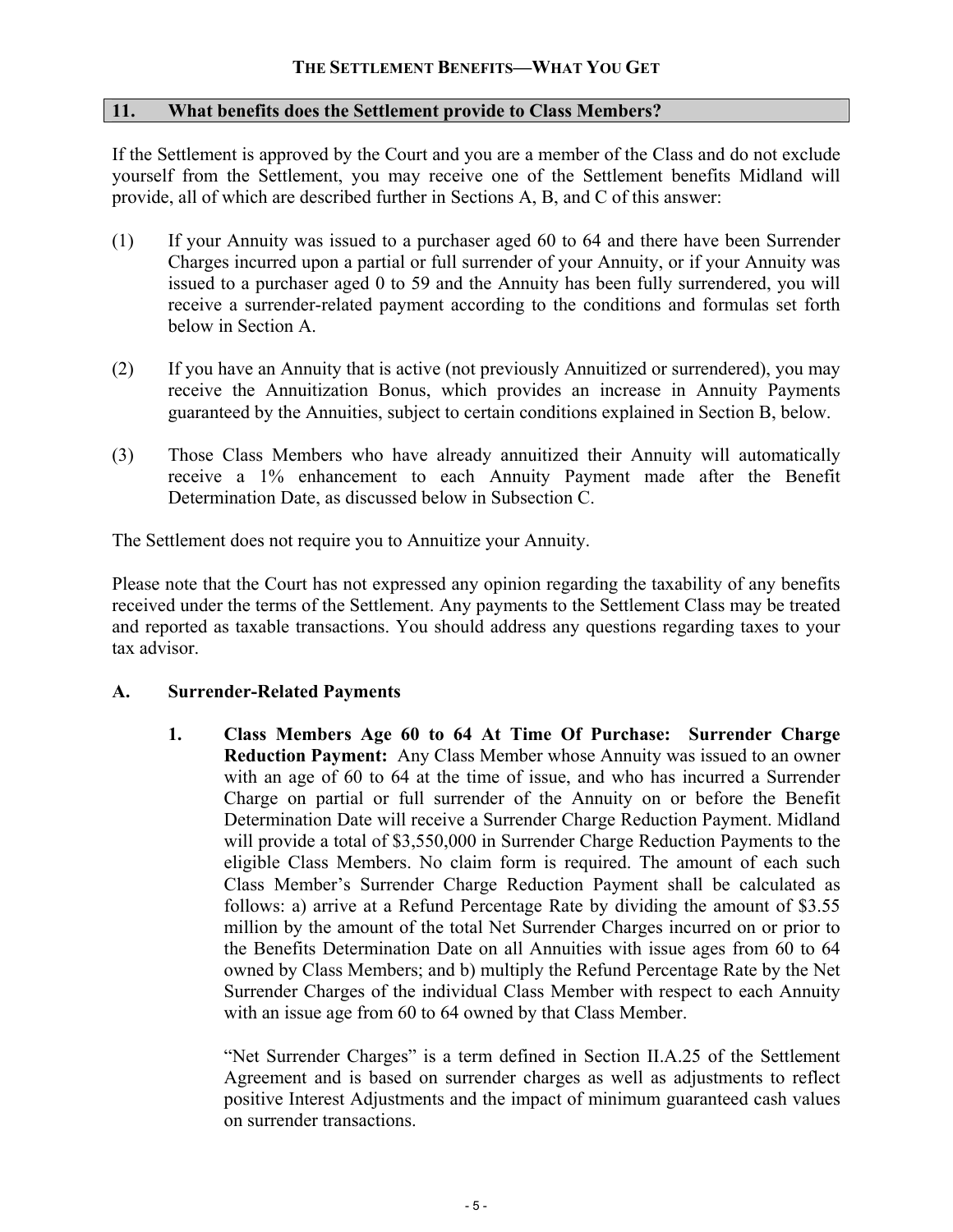Based on approximate data compiled as of February 28, 2014, it is estimated that Surrender Charge Reduction Payments would have been approximately 78 cents for each dollar of Net Surrender Charges, but the actual amount to be computed as of the Benefit Determination Date may be lower based on various factors, including policyowner behavior between February 2014 and the Benefit Determination Date.

**2. Class Members Age 0 to 59 At Time Of Purchase: Enhanced Surrender Payment:** Any Class Member whose Annuity was issued to an owner with an age of 0 to 59 at the time of issue, and was fully surrendered on or before the Benefit Determination Date will receive an Enhanced Surrender Payment. Midland will provide a total of \$2,000,000 for Enhanced Surrender Payments to the eligible Class Members. The amount of each Class Member's Enhanced Surrender Payment will be calculated as follows: a) arrive at an Enhancement Percentage Rate by dividing the amount of \$2.0 million by the difference between the total amount of the Accumulation Values at the time of the full surrender and the total amount of the Surrender Charges (as provided by the Annuity without consideration of the minimum guaranteed cash value on a full surrender) applied to the full surrender transaction for all Annuities with issue ages from 0 to 59 owned by Class Members that have been fully surrendered on or prior to the Benefit Determination Date; and b) for each Annuity owned by the individual Class Member with an issue age from 0 to 59 that was fully surrendered on or before the Benefit Determination Date, multiply (i) the Enhancement Percentage Rate by (ii) the Annuity's Accumulation Value as of the date of the full surrender minus the Surrender Charge (as provided by the Annuity without consideration of the minimum cash surrender value on a full surrender) applied to the full surrender transaction.

Based on approximate data compiled as of February 28, 2014, it is estimated that Enhanced Surrender Payments would have been approximately 2.3 cents for each dollar of difference between Accumulation Values and Surrender Charges on which the calculation of Enhanced Surrender Payments are based, but the actual amount to be computed as of the Benefit Determination Date may be lower based on various factors, including policyowner behavior and mortality between February 2014 and the Benefit Determination Date.

The issue age of an Annuity issued to joint owners will be deemed 60 to 64 if at least one owner was age 60 to 64 on the issue date. For Annuities issued to nonnatural persons or trustees, the issue age will be deemed 60 to 64 if at least one Annuitant was age 60 to 64 on the issue date. If the issue age for an Annuity is not 60 to 64, then for purposes of determining which benefits apply, the issue age shall be 0 to 59.

# **B. Annuitization Bonus**

If your Annuity has not been fully surrendered on or before the Benefit Determination Date, and after the Benefit Determination Date you choose to convert your Annuity to periodic payments (called "Annuitization") for life with either a 10-year, 15-year, or 20 year certain payment period, an Annuitization Bonus will be provided with respect to that Annuity. Upon Annuitization, Midland will increase the Accumulation Value of your Active Deferred Annuity by a percentage based upon the duration of your Annuity. That increased Accumulation Value, together with the rates set forth in your Annuity for the corresponding settlement option, will be used to determine the amount of your periodic payments. No claim form is required for this relief. The applicable percentage will be determined by the duration of the Annuity, as set forth in the following table: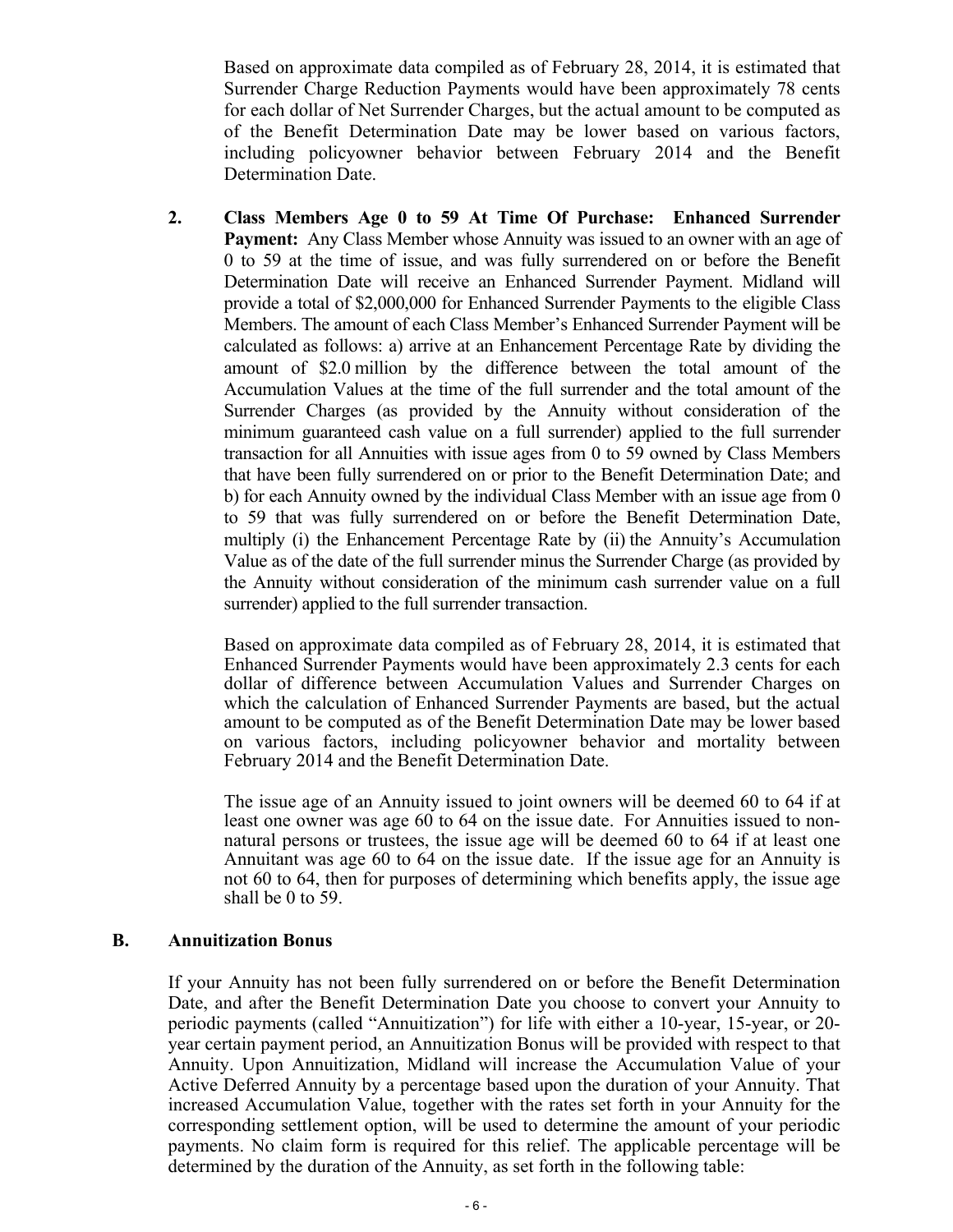| Duration of Policy (Years)         | <b>Bonus Percentage</b> |  |
|------------------------------------|-------------------------|--|
| Up to and including the $9th$ Year | 4.3                     |  |
| 10                                 | 5.4                     |  |
| 11                                 | 6.5                     |  |
| 12                                 | 7.6                     |  |
| 13                                 | 8.7                     |  |
| 14                                 | 9.8                     |  |
| 15                                 | 10.9                    |  |
| $16+$                              | 12.0                    |  |

# **C. Enhanced Annuity Payment**

If a Class Member has Annuitized the Annuity on or prior to the Benefit Determination Date, then each remaining payment after the Benefit Determination Date will be increased by 1% relative to the amounts to be paid in the absence of the Settlement.

# **12. When will I get my Settlement benefit?**

The Court will hold a hearing, called the Fairness Hearing, on September 22, 2014, to decide whether to approve the Settlement. If the Court approves the Settlement after that, there may be appeals relating to the Settlement. It is always uncertain how these appeals will be resolved, and resolving them can take time, perhaps more than a year. The Benefit Determination Date will be set within 30 days after the Settlement has been approved by the District Court and any and all appeals have been resolved and the Settlement has become effective. The Annuitization Bonus and Enhanced Annuity Payments will take effect following the Benefit Determination Date and Surrender-Related Payments will be made approximately 55 days after the Benefit Determination Date. Please be patient.

# **13. What am I giving up to get a payment or stay in the Class?**

Unless you exclude yourself, you are staying in the Class, and that means: (1) that you can't sue, continue to sue, or be part of any other lawsuit, arbitration or other legal proceeding against Midland relating in any way to the Annuities at issue in this litigation; and (2) that you release all claims for damages or other legal remedies – including any claims presently unknown to you – relating in any way to the Annuities at issue in this litigation, if they concern, relate to, or arise out of facts, events, or transactions that have occurred or are in existence at any time prior to the Final Order and Judgment. If you want to know more about this release of claims, you should review Section VIII of the Settlement Agreement which can be viewed on the website www.VaccarinoSettlement.com or requested from the Administrator as set forth in Question and Answer 24. Also, if you do not exclude yourself from the Settlement, all of the Court's orders will apply to you and legally bind you, even if you had objected to the proposed Settlement.

With respect to all Released Claims, Settlement Class Members agree that they are expressly waiving and relinquishing to the fullest extent permitted by law (i) the provisions, rights, and benefits conferred by Section 1542 of the California Civil Code, which provides:

**A general release does not extend to claims which the creditor does not know or suspect to exist in his or her favor at the time of executing the release, which if known by him or her must have materially affected his settlement with the debtor.**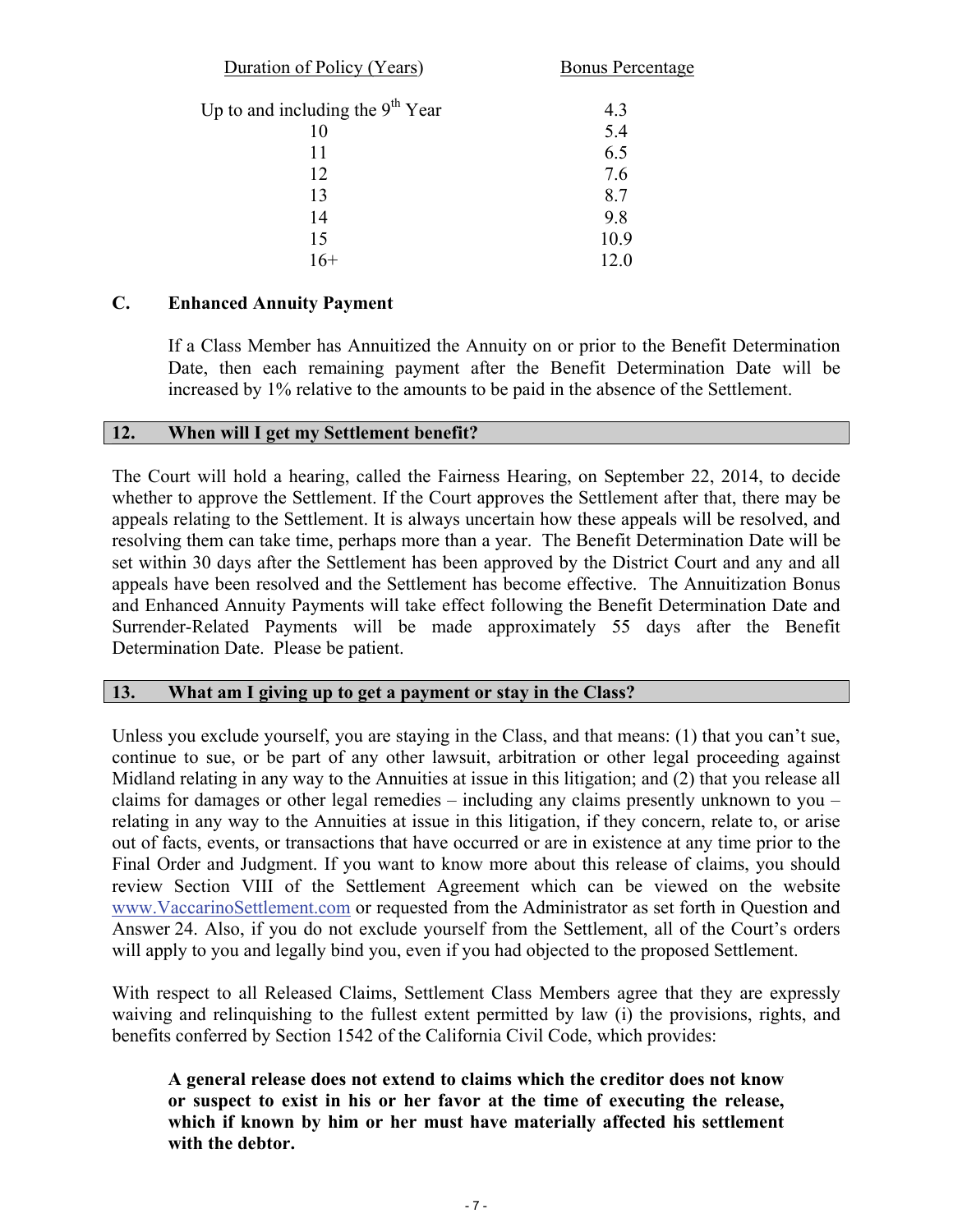and (ii) the provisions of any statute or principle of law of any state or federal jurisdiction that might otherwise be applicable, or similar, comparable or equivalent to Section 1542 of the California Civil Code.

# **EXCLUDING YOURSELF FROM THE SETTLEMENT**

If you do not want to be subject to the Settlement or you want to keep the right to sue or continue to sue Defendant on your own with respect to claims relating in any way to your Annuity, then you must take steps to get out of the Settlement. This is called excluding yourself – or is sometimes referred to as "opting out" of the Settlement Class.

# **14. How do I get out of the Settlement?**

If you do not want to be part of the Settlement Class, you may exclude yourself or "opt out." If you exclude yourself, you will not be entitled to any Settlement benefits described in this Notice, and you will not be bound by the Release. To exclude yourself from the proposed Settlement, you must submit a written request. This written request must be signed by you and must include: your name, address, social security number, the contract number(s) of the Annuity or Annuities at issue, and a statement that you are requesting exclusion from the Settlement Class in *Vaccarino v. Midland National Life Insurance Company, Case No. 11-CV-05858.* You must **mail** your signed request for exclusion in care of the Settlement Administrator at the following address:

# *Vaccarino v. Midland National Life Ins. Co.* **Settlement Administrator P.O. Box 43271 Providence, RI 02940-3271**

# **THE ENVELOPE CONTAINING YOUR SIGNED REQUEST FOR EXCLUSION MUST BE POSTMARKED BY NO LATER THAN AUGUST 8, 2014.**

You cannot exclude yourself on the phone or by e-mail. If your signed request for exclusion is not mailed with a postmark on or before August 8, 2014, it will be ineffective and you will be part of the Settlement Class and bound by all orders and judgments entered in connection with the Settlement, including the Release and Waiver. If you are the Owner of more than one Annuity subject to the Settlement and you exclude yourself with respect to any such Annuity, you must exclude yourself with respect to all such Annuities.

# **15. If I don't exclude myself, can I sue Midland for the same thing later?**

No. Unless you exclude yourself, you give up the right to sue Midland for the claims that this Settlement resolves. If you have a pending lawsuit, speak to your lawyer in that lawsuit about this Notice immediately. You must exclude yourself from this Class to continue your own lawsuit. Remember, the exclusion deadline is August 8, 2014.

# **THE LAWYERS REPRESENTING YOU**

#### **16. Do I have a lawyer in this case?**

Yes. The Court appointed the following law firms to represent the Settlement Class: Gianelli  $\&$ Morris and the Law Offices of Ronald A. Marron. Together the law firms are called Class Counsel. You will not be charged for the services of these lawyers. If you want to be represented by your own lawyer, you may hire one at your own expense.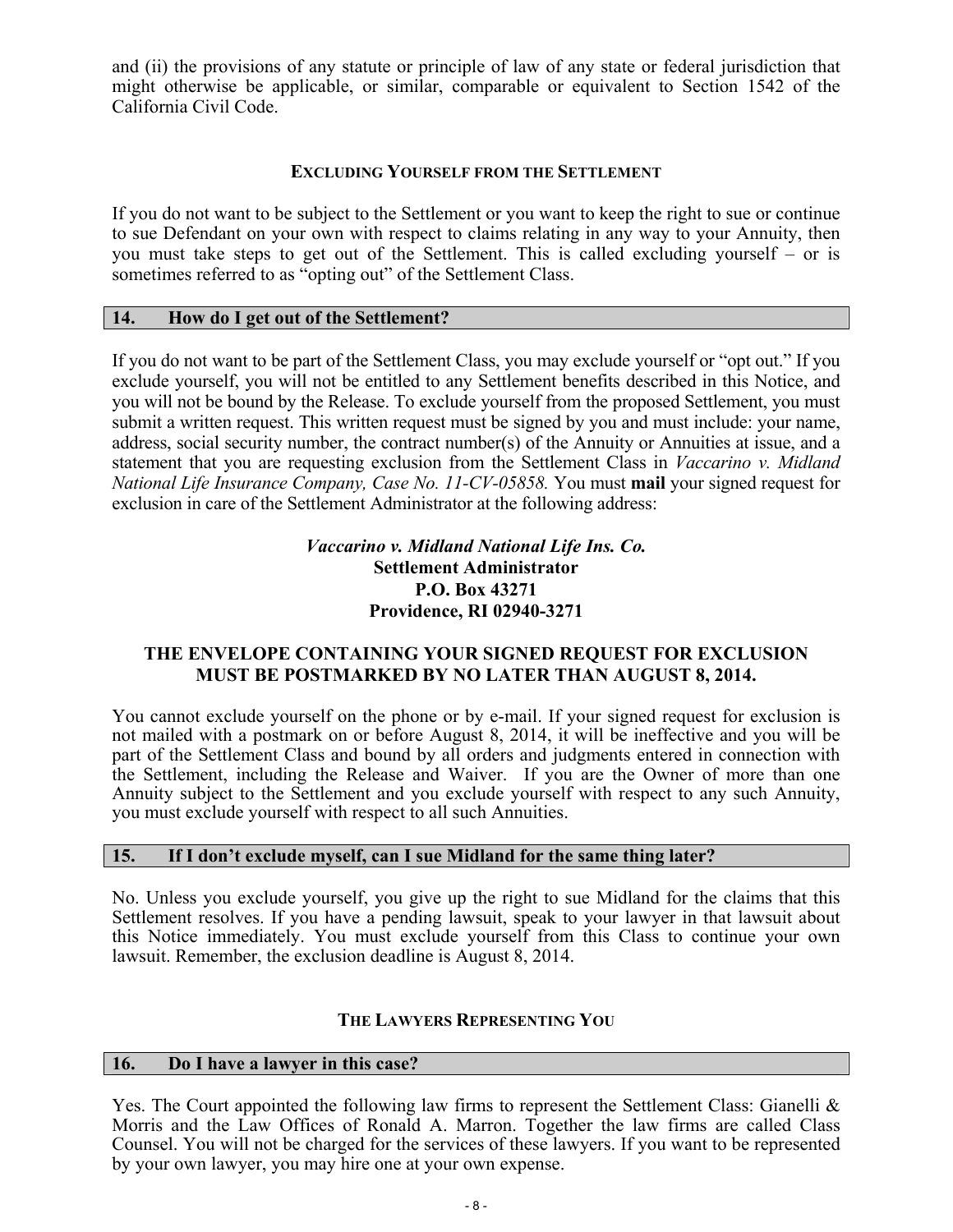# **17. How will the lawyers be paid?**

No later than July 18, 2014, Class Counsel will file with the Court their petition for approval of an award of attorneys' fees of up to \$5,850,000 and costs of up to \$622,000. The Court may award less than these amounts. Midland will separately pay the attorneys' fees and expenses, up to \$5,850,000 and \$622,000, respectively, that the Court awards. Midland has agreed not to oppose a request for attorneys' fees and expenses up to such amounts. These payments will not affect the benefits available to Settlement Class Members. Class Counsel will file this fee petition three weeks prior to the deadline for filing objections to the Settlement Agreement.

#### **18. What payments will be made to the Class Representatives?**

Class Counsel will ask the Court to award the Class Representatives Rosalie Vaccarino and David Lee Tegen a total of no more than \$30,000 (\$15,000 for each Class Representative) as service awards. Midland will separately pay the service awards, up to \$30,000, that the Court awards. Midland has agreed not to oppose a request for service awards up to \$30,000 total. These payments will not affect the benefits available to Settlement Class Members. Class Counsel will file this request three weeks prior to the deadline for objections to the Settlement Agreement.

# **19. Who will pay the Settlement Administrator?**

Midland will pay the costs and fees of the Settlement Administrator, which will not be deducted from the benefits available to Settlement Class Members.

# **OBJECTING TO THE SETTLEMENT**

# **20. How can I tell the Court I do not like the Settlement?**

If you are a Settlement Class Member, you can object to the Settlement if you do not like any part of it. The Court will consider your views in connection with the Fairness Hearing described below. To object, you must file your objection in writing, saying that you object to the proposed Settlement. You may not object if you excluded yourself from the Settlement.

If you wish to object to the proposed Settlement, you must file your written objection with the Court, and mail a copy to Class Counsel and Defendant's Counsel at the addresses listed below. If you are not represented by counsel, the filing may be made in paper form rather than electronically by delivering it to the Clerk of the Court of the Honorable Christina A. Snyder, Courtroom 5 (2nd Floor), 312 N. Spring Street, Los Angeles, California 90012. The objection must be in writing and must be filed with the Court and served on Parties' counsel no later than August 8, 2014. An objection that is not timely and properly made shall be forever barred.

All objections must contain the following: (i) the objecting party's name, address, telephone number, social security number, and Annuity number(s); (ii) the factual basis and legal grounds for the objection; (iii) any evidence or other information the objecting party wishes to offer in support of the objection; and (iv) the signature of the individual who is objecting.

If the Class Member intends to appear and be heard at the Fairness Hearing, either in person or through counsel, the notice of objection must include: (i) a written notice of the Class Member's or the Class Member's counsel's intent to appear at the Fairness Hearing; (ii) a detailed statement of the Class Member's objections to any matter before the Court; (iii) the grounds or reasons why the Class Member wishes to appear and to be heard, either in person or through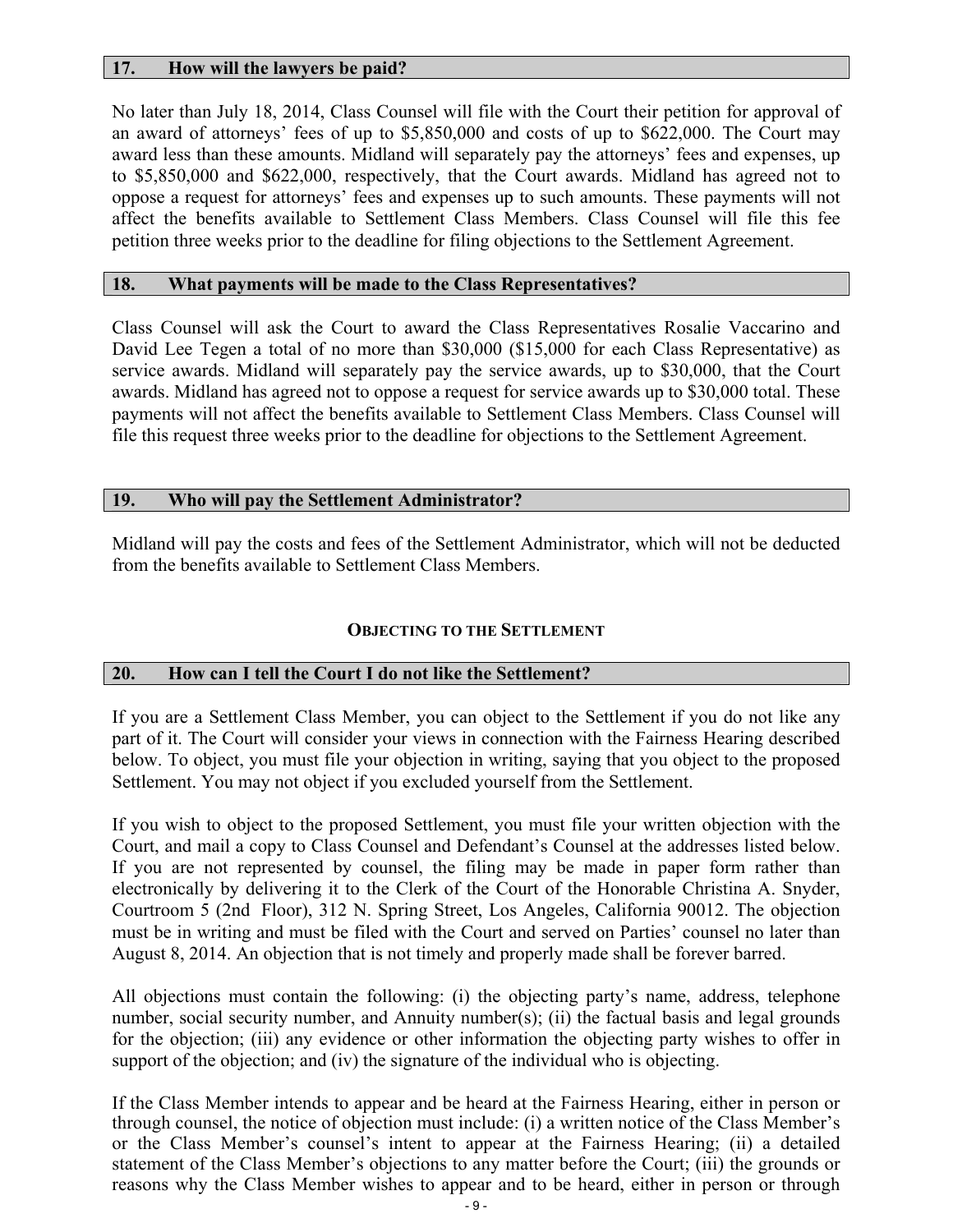counsel; (iv) any documents and writings that the Class Member wishes the Court to consider; and (v) a statement of any prior class settlement objections made by such Class Member and any fee arrangements made with an attorney regarding any objections, including the objection to this Settlement.

Robert S. Gianelli Robert D. Phillips, Jr. Gianelli & Morris Reed Smith LLP Los Angeles, CA 90071 Los Angeles, CA 90071

#### **Class Counsel Midland's Counsel**

550 South Hope St., Suite 1645 355 S. Grand Avenue, Suite 2900

# **21. What is the difference between objecting and excluding?**

Objecting is simply telling the Court that you do not like something about the Settlement. You can object only if you stay in the Settlement Class. If you object, you will remain in the Settlement Class and will be bound by the Settlement, even if the Court disagrees with you and approves the Settlement over your objection. Excluding yourself is telling the Court that you do not want to be part of the Settlement Class. If you exclude yourself, you have no basis to object because the case no longer affects you.

# **THE COURT'S FAIRNESS HEARING**

# **22. When and where will the Court decide whether to approve the Settlement?**

The Court will hold a Fairness Hearing at 10:00 a.m. on September 22, 2014 (or such continued dates or times as the Court may direct without further notice to the Class) in Courtroom 5, Second Floor, located at 312 North Spring Street, Los Angeles, California 90012. At this hearing, the Court will consider whether the Settlement is fair, reasonable, and adequate. If there are objections, the Court will consider them. The Court may listen to people who, prior to the hearing, have asked to speak at the hearing. The Court will also decide how much to pay Class Counsel and whether to approve the service awards to the Class Representatives. After the hearing, the Court will issue its decision on the matters addressed at the Fairness Hearing. We do not know when that decision will be made.

# **23. Do I have to come to the Fairness Hearing?**

No. Class Counsel will answer questions that the Court may have. You are welcome to come at your own expense. If you send an objection, you do not have to come to Court to talk about it. As long as you filed your written objection on time, the Court will consider it. You may also pay your own lawyer to attend, but it's not required that you or your lawyer attend.

You may ask the Court for permission to speak at the Fairness Hearing. To do so, you must do two things: First, you must object to the Settlement in accordance with the procedures described above in the response to Question 20. Second, you must file a Notice of Intention to Appear at the Fairness Hearing with the Court. If you are not represented by counsel, you may file by delivering the Notice to the Clerk of the Court of the Honorable Christina A. Snyder, Courtroom 5 (2nd Floor), 312 N. Spring Street, Los Angeles, California 90012. You must also deliver a copy of the Notice to each of the Parties' counsel at the addresses listed above under Question 20. The Notice of Intention to Appear must be in writing and must contain the information specified in the response to Question 20 and must be filed and served on Parties' counsel no later than August 8, 2014. Be sure to include your name, address, telephone number, and your signature on your Notice of Intention to Appear. You cannot speak at the hearing if you do not follow these procedures or if you excluded yourself.